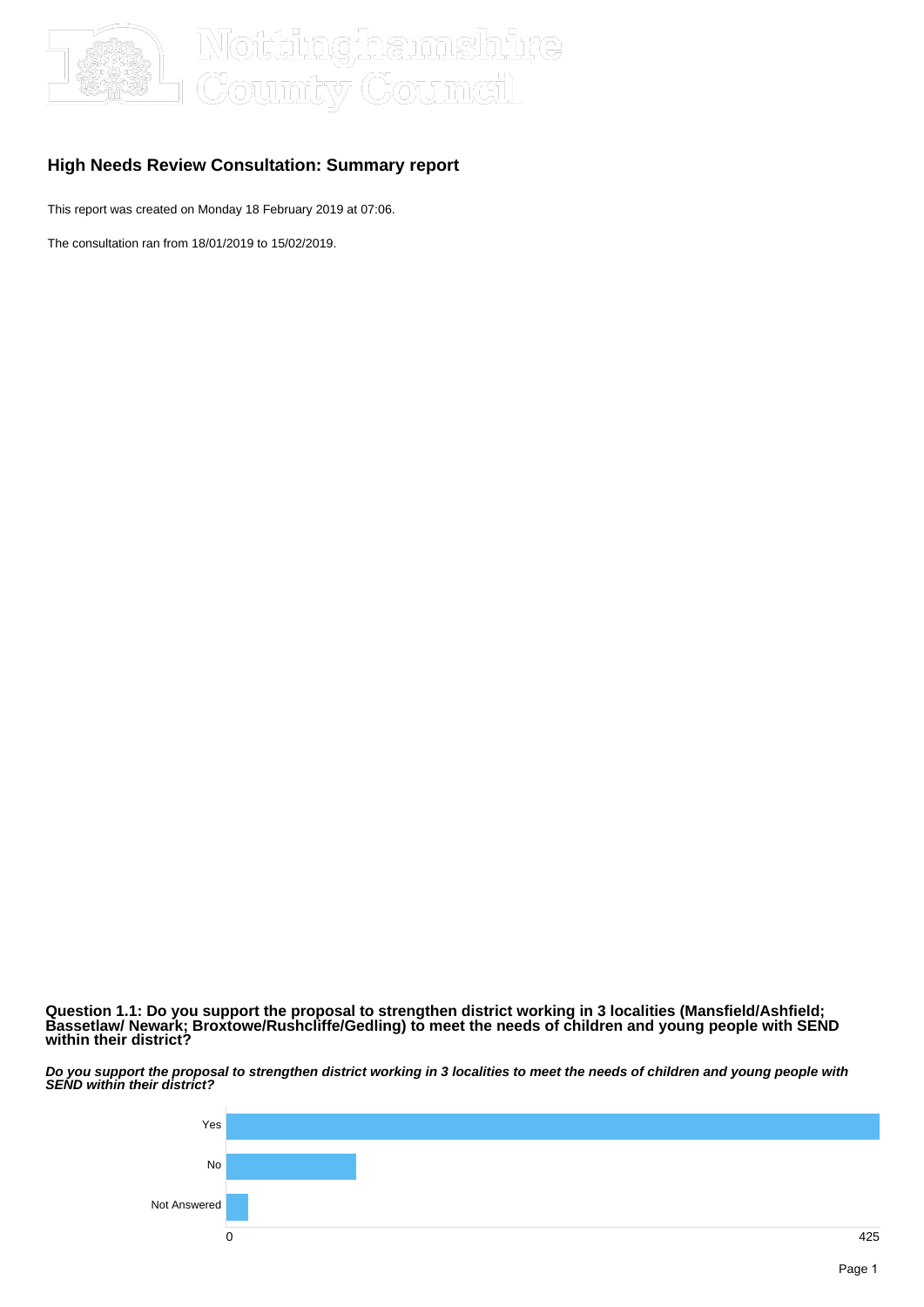

## Country Counteil

| Option       | <b>Total</b> | Percent |
|--------------|--------------|---------|
| Yes          | 425          | 81.26%  |
| No           | 84           | 16.06%  |
| Not Answered | 14           | 2.68%   |

**Question 1.2: Do you support the proposal to notionally allocate elements of the high needs budget to districts (overseen by the locality) to manage, and monitor the provisions and outcomes of CYP with SEND within each district?**

**Do you support the proposal to allocate elements of the high needs budget to districts (overseen by the locality) to manage, and monitor the provisions and outcomes of CYP with SEND within each district?**



### **Question : Any further comments for proposal 1:**

#### **Any further comments:**

There were **142** responses to this part of the question.

**Question 2.1: Do you agree that engagement with parents of CYP with SEND, needs to be a priority for schools and district teams at the earliest stage? (This would be through the development of a county wide strategy to ensure that CYP with complex SEND have their needs met in local settings, so that they can enjoy the same opportunities as other children and available funding is used effectively, fairly and transparently)**

**Do you agree that engagement with parents of CYP with SEND, needs to be a priority for schools and district teams at the earliest stage**



#### **Question : Any further comments for proposal 2:**

#### **Any further comments:**

There were **139** responses to this part of the question.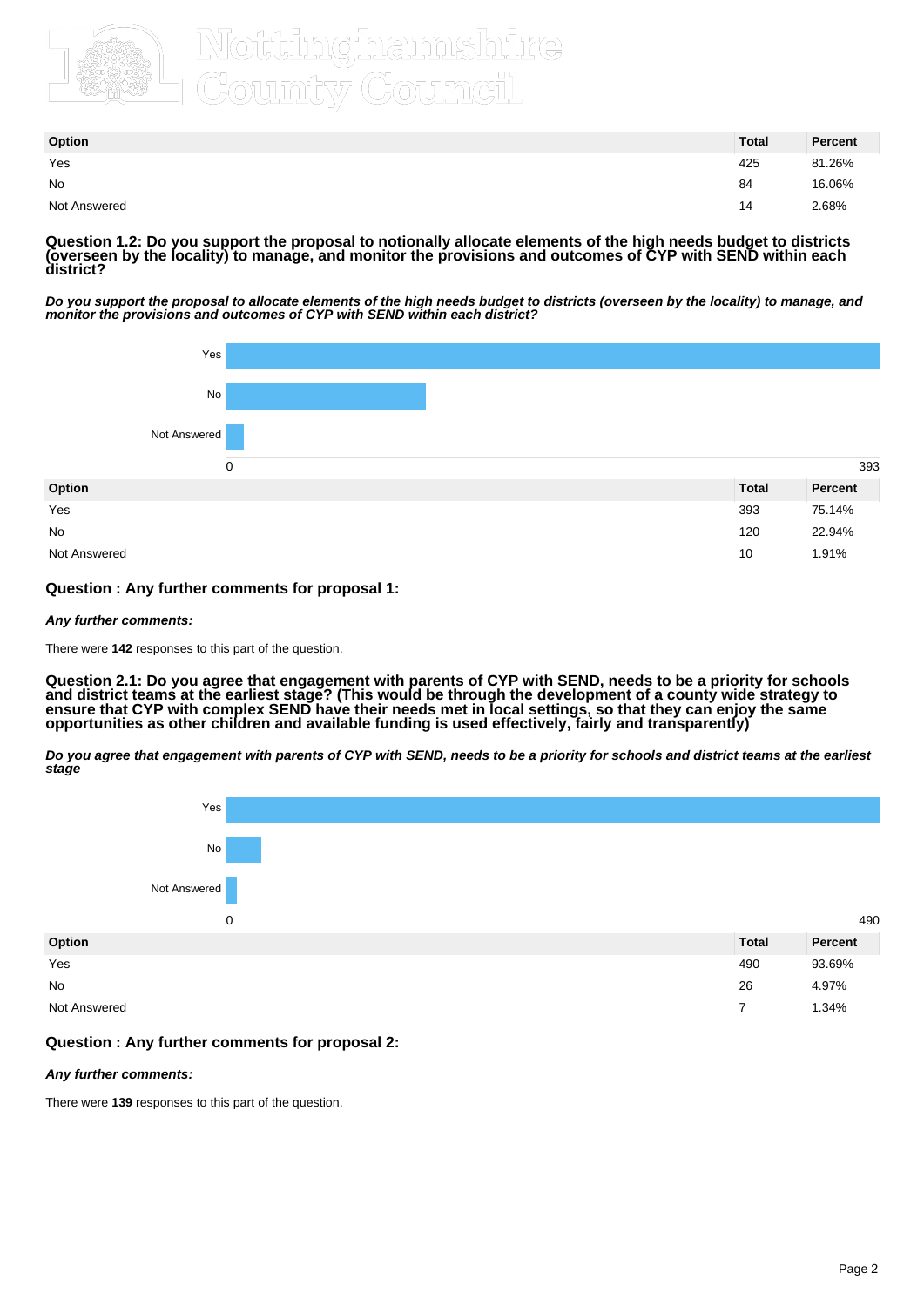

#### **Question 3.1: Do you agree with the proposal to develop and pilot 3 enhanced provisions in mainstream schools, which will support localities to ensure that there is sufficient high quality and cost effective provision to meet the needs of some CYP with SEND?**

**Do you agree with the proposal to develop and pilot 3 enhanced provisions in mainstream schools which will support localities to ensure that there is sufficient high quality and cost effective provision to meet the needs of some CYP with SEND?**



#### **Question : Any further comments for proposal 3:**

#### **Any further comments:**

There were **185** responses to this part of the question.

#### **Question 4.1: Do you agree that the LA should explore and pilot with publicly funded schools the development of 'special school hubs' as outlined above?**

**Do you agree that the LA should explore and pilot with publicly funded schools the development of 'special school hubs' to provide transitionary support to move a child from special school to mainstream; mainstream to special school; or from commissioned alternative education provision to special school where existing placements are at risk or whilst waiting for a special school place or subject to significant parental dissatisfaction or as part of an EHCP review?**



#### **Question : Any further comments for proposal 4:**

#### **Q Any further comments:**

There were **173** responses to this part of the question.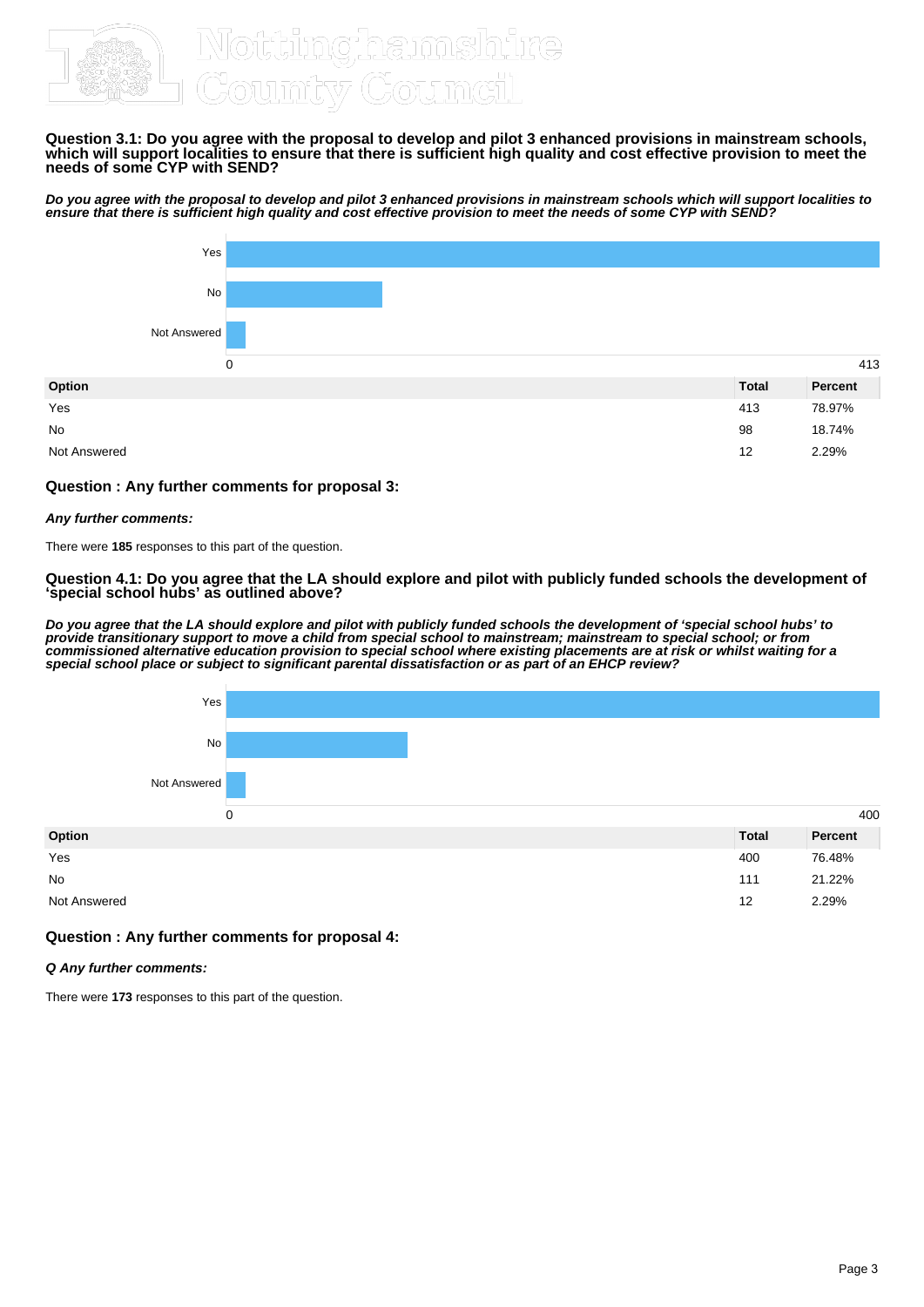

**Question 5.1: Do you agree that the LA should seek to work collaboratively with publicly funded schools, early years settings, FE colleges, commissioned alternative education provision, parents, and other partners including health and social care to proactively seek new ways of working to increase independence and integration into employment, and independent/semi-independent living where at all possible?**

**Do you agree that the LA should seek to work collaboratively with publicly funded schools, early years settings, FE colleges, commissioned alternative education provision, parents, and other partners including health and social care to proactively seek new ways of working to increase independence and integration into employment, and independent/semi-independent living where at all possible?**



#### **Question : Any further comments for proposal 5:**

#### **Any further comments:**

There were **110** responses to this part of the question.

**Question 6.1: Do you agree that we should strengthen the current Family SENCo model by developing a new role of district SENCo (7 in total) in 3 localities to support the interface for schools, parents and health and social care professionals in relation to CYP with SEND in each district?**

**Do you agree that we should strengthen the current Family SENCo model to be developing a new role of district SENCo (7 in total) in 3 localities to provide the interface for schools, parents and health and social care professionals in relation to CYP with SEND in each district?**



#### **Question : Any further comments for proposal 6:**

#### **Any further comments:**

There were **175** responses to this part of the question.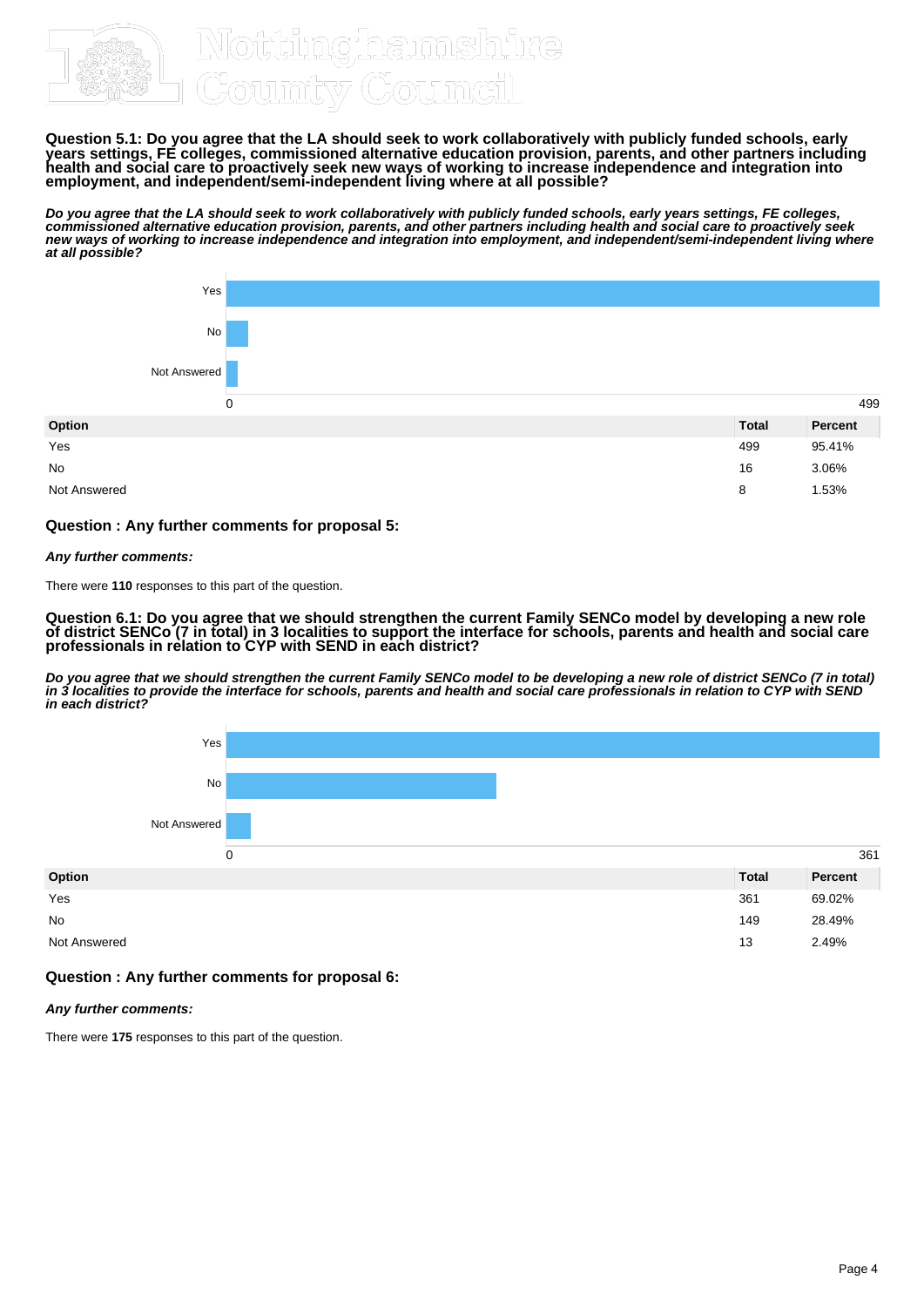

#### **Question 7.1: Do you agree that we should review the current SFSS structure to develop a new role of SEND Locality Leads (3 FTE) as described above?**

**Do you agree that we should review the current SFSS structure to develop a new role of SEND Locality Coordinators Managers (3 FTE) to lead and coordinate a range of SEND functions within Localities working closely with district SENCOs, LA SEND teams including ICDS, other partners?**



### **Question : Any further comments for proposal 7:**

#### **Any further comments:**

There were **129** responses to this part of the question.

#### **Question 8.1: Do you agree that we should maintain a county wide sensory team to continue to provide support, advice and guidance to all publicly funded schools and placements?**

**Do you agree that we should maintain a county wide sensory team to continue to provide support, advice and guidance to all publicly funded schools and placements?**



#### **Question : Any further comments for proposal 8:**

#### **Any further comments:**

There were **76** responses to this part of the question.

#### **Question 9.1: Do you agree that we should retain TA teams within localities drawn from the existing Early Years, Communication & Interaction and Cognition & Learning TA teams?**

**Do you agree that we should retain an early years TA team within localities to continue to provide support, advice and guidance to parents in the home and to support transition to early years and statutory education (0-5 yrs)?**

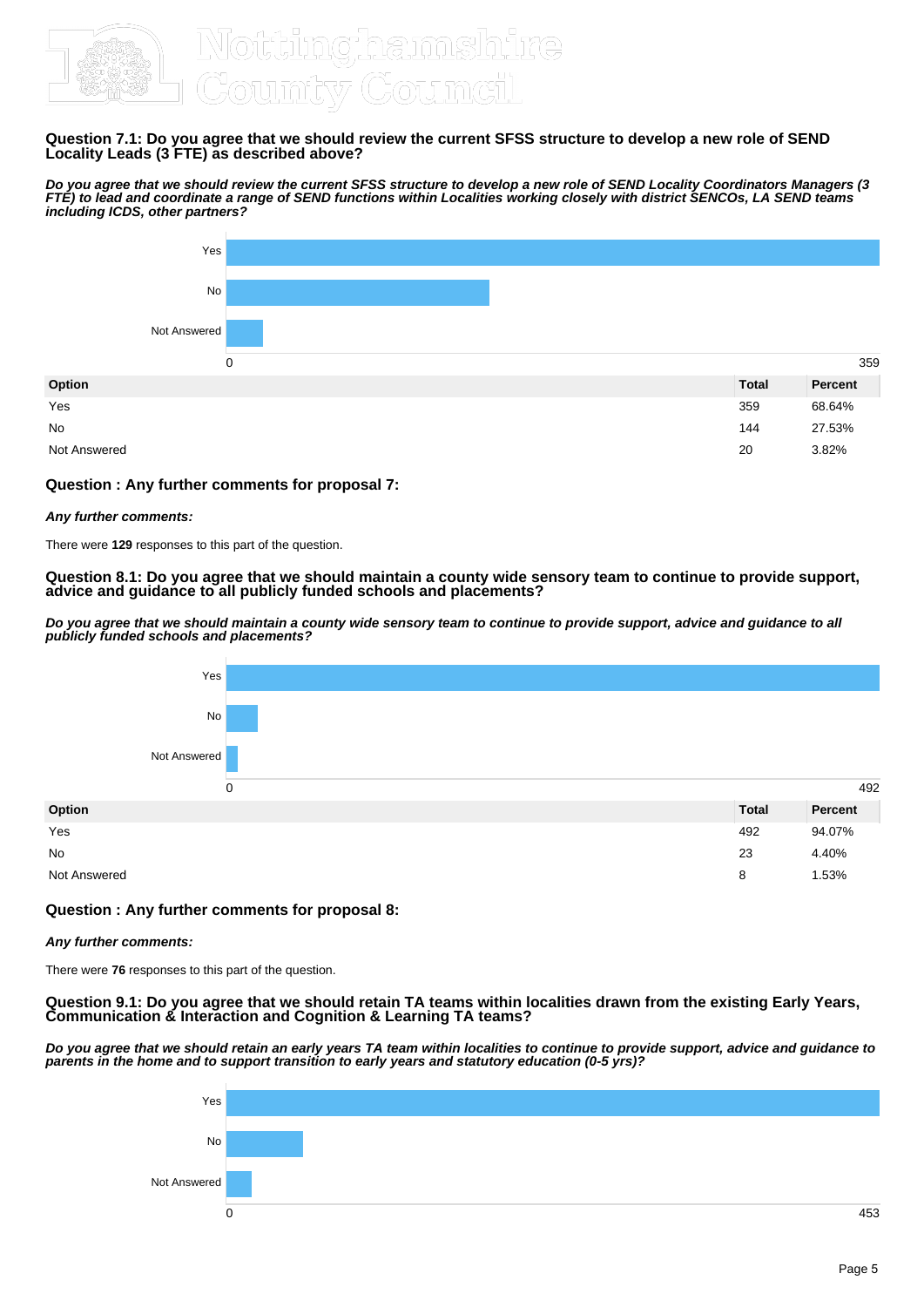

| Option       | <b>Total</b> | Percent |
|--------------|--------------|---------|
| Yes          | 453          | 86.62%  |
| No           | 53           | 10.13%  |
| Not Answered | 17           | 3.25%   |

**Question 9.2: Do you agree that the TA senior practitioner role should retain responsibility for safeguarding across SFSS and oversee county wide early years referrals and additionally carry out initial assessments?**

**Do you agree that senior practitioner role should take responsibility for safeguarding across the service and oversee county wider early years referrals and initial assessments?**



#### **Question : Any further comments for proposal 9:**

#### **Any further comments:**

There were **105** responses to this part of the question.

**Question 10.1: Do you agree that SFSS staff should develop new ways of working within locality teams working alongside all publicly funded schools and settings, parents and other partners to provide detailed advice, training and guidance particularly for SENCOs to meet the needs of CYP with severe and complex SEND?**

**Do you agree that SFSS staff should develop new ways of working within locality teams working alongside all publicly funded schools and settings, parents and other partners to provide detailed advice, training and guidance particularly for SENCOs to meet the needs of CYP with severe and complex SEND?**



#### **Question 10.2: Do you agree that the 2 of the 3 Senior Teachers roles are unchanged (Dyslexia and ICT) with the 3rd post changing to lead a county wide Autism Strategy?**

**Do you agree that the 2 of the 3 Senior Teachers are unchanged (Dyslexia and ICT) with the 3rd post changing to lead a county wide Autism Strategy?**

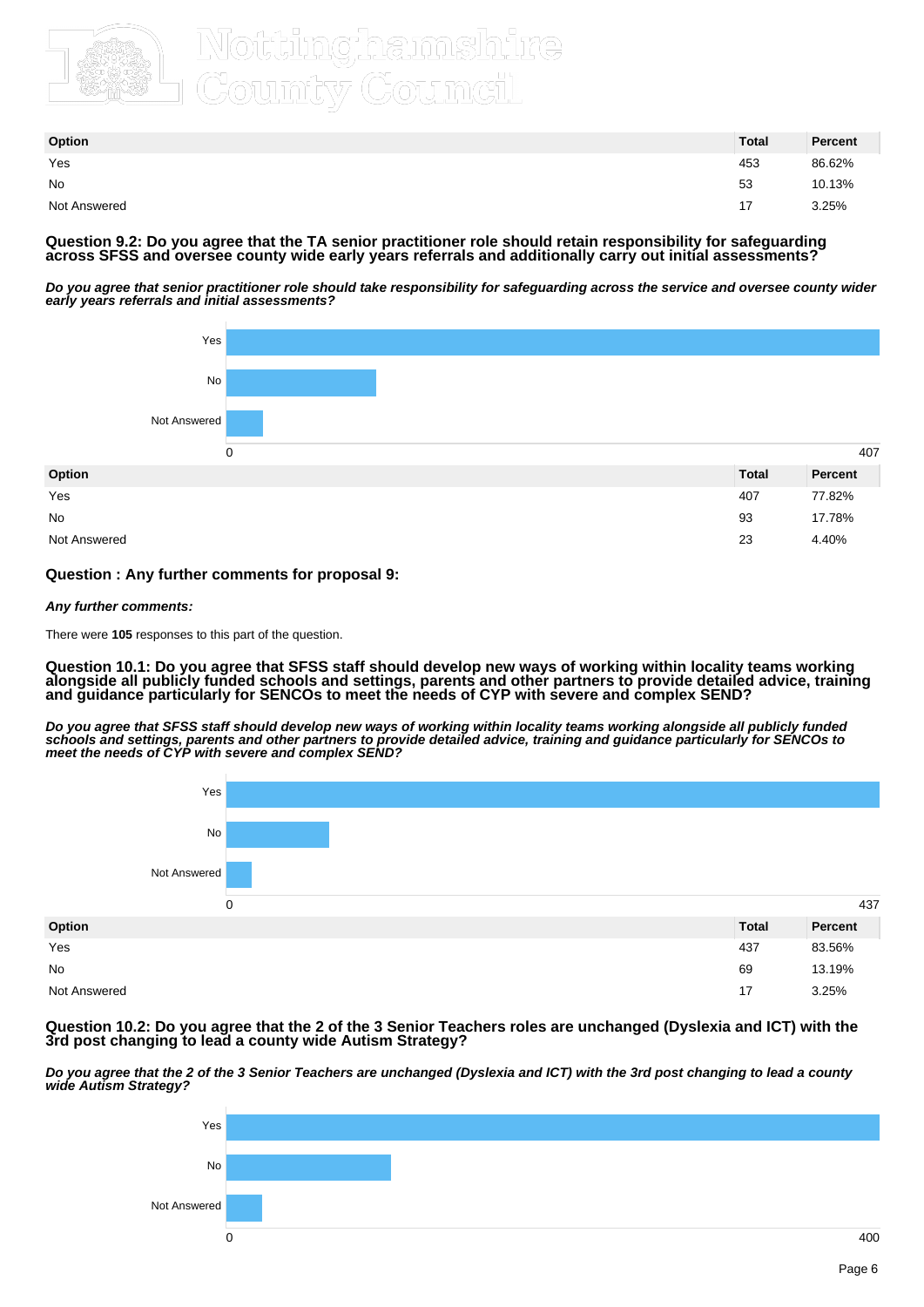

| Option       | <b>Total</b> | Percent |
|--------------|--------------|---------|
| Yes          | 400          | 76.48%  |
| No           | 101          | 19.31%  |
| Not Answered | 22           | 4.21%   |

#### **Question : Any further comments to proposal 10:**

#### **Any further comments:**

There were **135** responses to this part of the question.

**Question 11.1: Do you agree that SFSS should develop a traded service offer available to all publicly funded schools and settings and other partners in order to maximise capacity in schools without increasing the budget required to sustain SFSS?**

**Do you agree that SFSS should develop a traded service offer available to all publicly funded schools and settings and other partners in order to maximise capacity in schools without increasing the budget required to sustain SFSS?**



#### **Question : Any further comments for proposal 11:**

#### **Any further comments:**

There were **122** responses to this part of the question.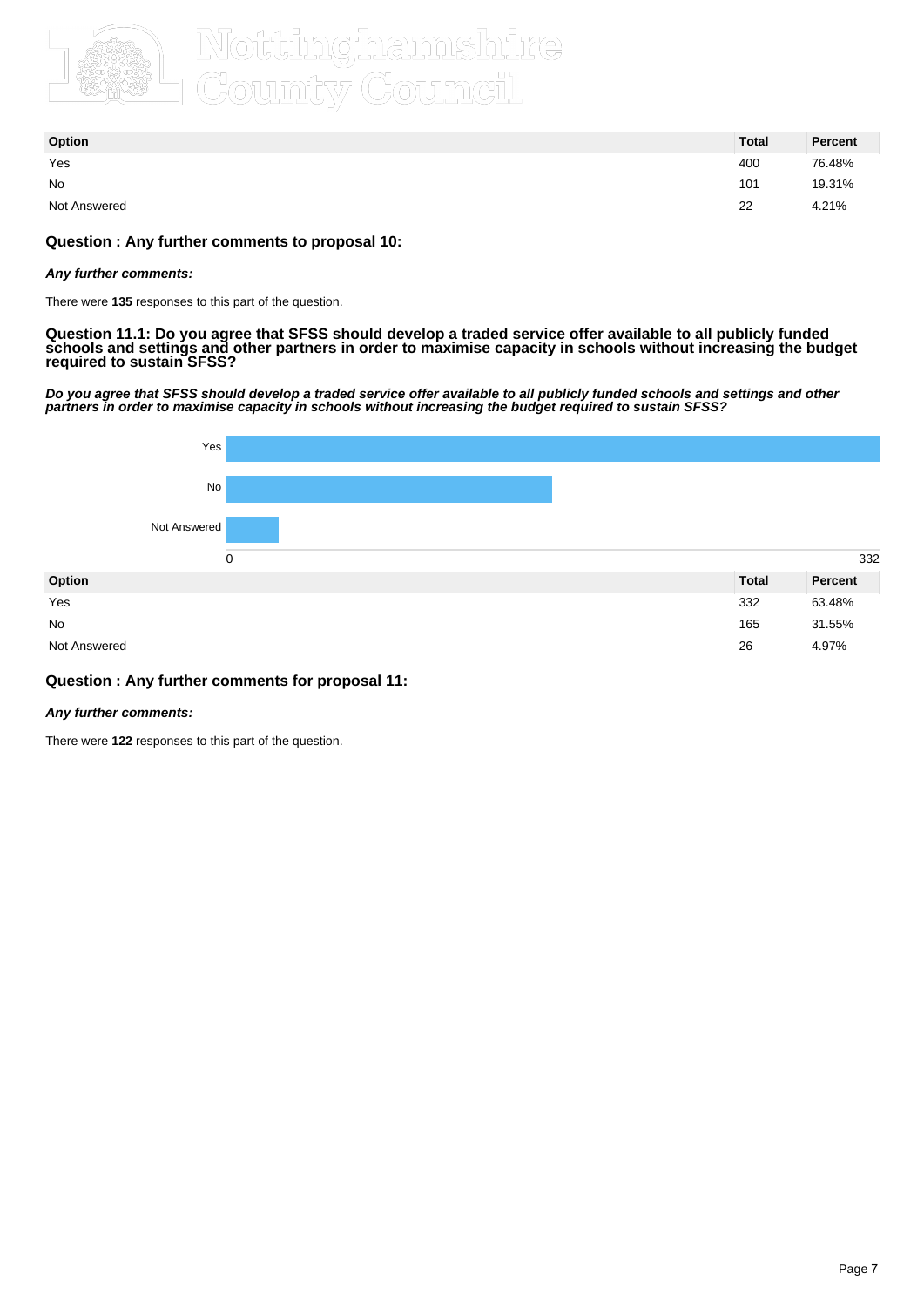

## Tê

**Question 1: It is important that we get as wide a representation of views as possible. Please let us know which stakeholder group you are part of. Please tick all that apply**

**It is important that we get as wide a representation of views as possible. Please let us know which stakeholder group you are part of. Please tick all that apply**